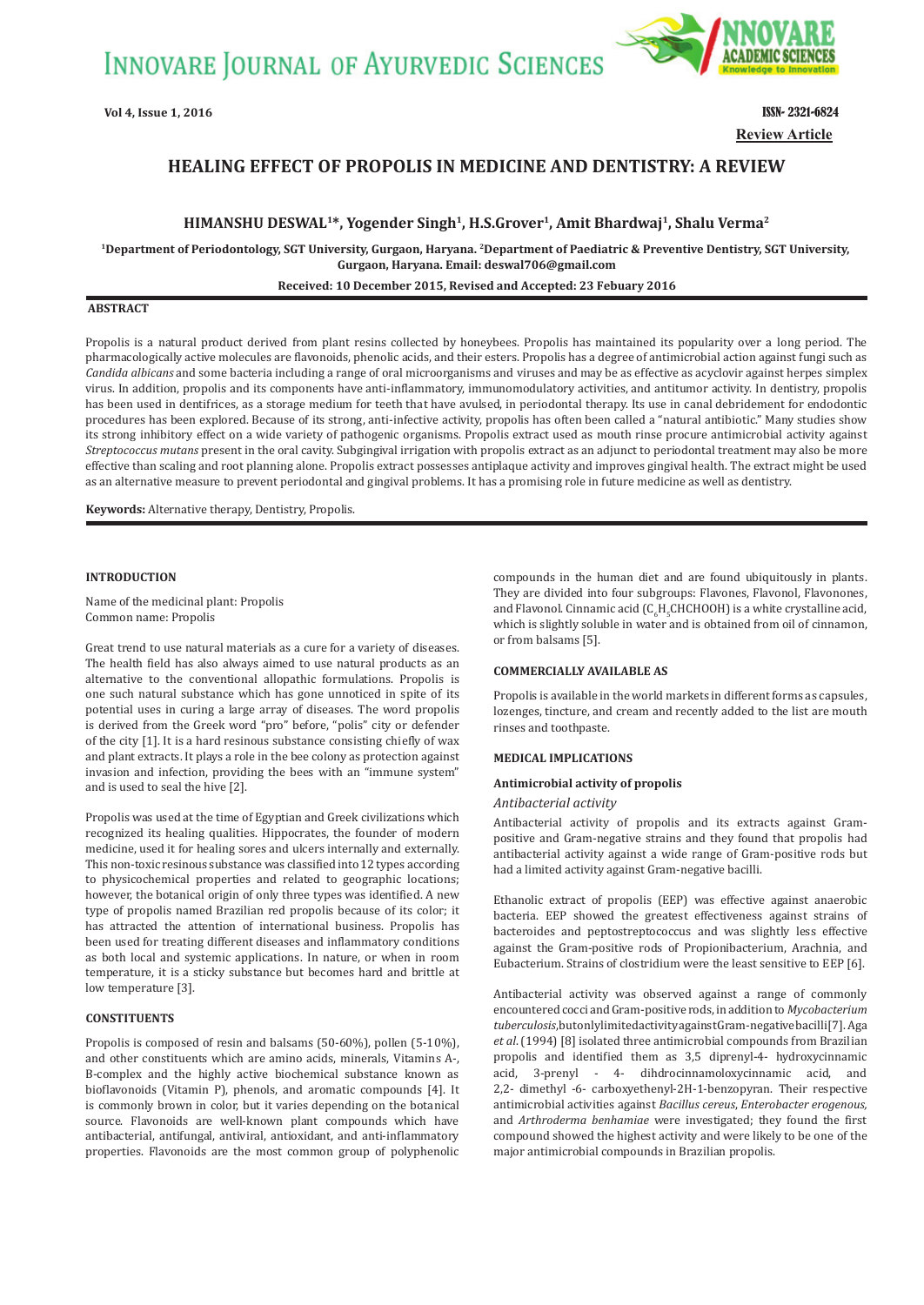## *Antiviral activity*

*In vitro* activity of 3-methyl-but-2-enyl caffeate isolated from poplar buds against *Herpes simplex* virus Type 1 was investigated. They found that this compound, as a minor constituent of propolis, reduces the virus titer and viral DNA synthesis effectively [9]. It was found that isopentyl ferulated (isolated from propolis) inhibited significantly the infectious activity of influenza virus A1 Honey Kong (H3N2) *in vitro* [10].

## *Antifungal activity*

Ota *et al*. (2001) [11] studied the antifungal activity of propolis in sensitivity tests on 80 strains of Candida yeasts: 20 strains of *Candida albicans*, 20 strains of *Candida tropicalis*, 20 strains of *Candida krusei,*  and 15 strains of *Candida guilliermondii*. The yeasts showed a clear antifungal activity with the following order of sensitivity: *C. albicans > C. tropicalis > C. krusei > C. guilliermondii*. Patients with full dentures who used a hydroalcoholic propolis extract showed a decrease in the number of Candida.

## **ANTIPROTOZOAL AND ANTIPARASITIC ACTIVITY**

The EEP and dimethyl-sulfoxide extracts of propolis were active against *Trypanosoma cruzi* [12].

## **ANTIǧINFLAMMATORY ACTIVITY**

The effects of EEP on chronic inflammation were evaluated using rat adjuvant arthritis. In the chronic inflammatory animal model, the arthritis index was suppressed by EEP treatments (50 mg/kg/day and 100 mg/kg/day, P.O.). Moreover, physical weakness, induced by the chronic disease state, was dose-dependently improved in the EEPtreated groups. Its analgesic effect, assessed using the tail-flick test, was comparable to prednisolone (2.5 mg/kg/day, P.O.) and acetylsalicylic acid (100 mg/kg/day, P.O.). In carrageenan rat hind paw edema, which was conducted to test the effects of subfractions of EEP, the petroleum ether sub-fraction (100 mg/kg, P.O.) showed an inhibitory effect on the paw edema, whereas EEP (200 mg/kg, P.O.) showed a significant anti-inflammatory effect at 3 and 4 hrs after carrageenan injection. From these results, they concluded that the EEP had profound antiinflammatory effects on both chronic and acute inflammations [13].

## **ANTITUMOR ACTIVITY**

Artepillin C was extracted from Brazilian propolis. Artepillin C (3,5-diprenyl-4-hydroxycinnamic acid) has a molecular weight of 300.40 and possesses antibacterial activity. When artepillin C was applied to human and murine malignant tumor cells *in vitro* and *in vivo*, artepillin C exhibited a cytotoxic effect, and the growth of tumor cells was clearly inhibited. The artepillin C was found to cause significant damage to the solid tumor and leukemic cells by the MTT assay, DNA synthesis assay, and morphological observation *in vitro*. When xenografts of human tumor cells were transplanted into nude mice, the cytotoxic effects of artepillin C were most noticeable in carcinoma and malignant melanoma. Apoptosis, abortive mitosis, and massive necrosis combined were identified by histological observation after intratumor injection of 500 g of artepillin C 3 times a week. In addition to suppression of tumor growth, there was an increase in the ratio of CD4/CD8 T cells, and in the total number of helper T cells. These findings indicate that artepillin C activates the immune system, and possesses direct antitumor [14].

PM-3 (3-[2-dimethyl-8-(3-methyl-2-butenyl) benzopyran]-6 propenoic acid) isolated from Brazilian propolis markedly inhibits the growth of MCF-7 human breast cancer cells. This effect was associated with inhibition of cell cycle progression and induction of apoptosis. Treatment of MCF-7 cells with PM-3 arrested cells in the G1 phase and resulted in a decrease in the protein levels of cyclin D1 and cyclin E. PM-3 also inhibited the expression of cyclin D1 at the transcriptional level when examined in cyclin D1 promoter luciferase assays. Induction of apoptosis by PM-3 occurred within 48 hrs after treatment of MCF-7 cells. The MCF-7-treated cells also displayed a decrease in the level of the estrogen receptor (ER) protein and inhibition of ER element promoter activity [15].

## **PROTECTIVE EFFECTS ON THE BRAIN**

Oxygen-derived free radicals have been implicated in the pathogenesis of cerebral injury after ischemia reperfusion. Caffeic acid phenethyl ester (CAPE), an active component of propolis extract, exhibits antioxidant properties. The effects of ischemia and subsequent reperfusion on rat brain and the effects of two free radical scavengers, CAPE, and alphatocopherol, were investigated on the *in vivo* model of cerebral injury. Ischemia was induced by bilateral occlusion of the carotid arteries for 20 minutes, and reperfusion was achieved by releasing the occlusion to restore the circulation for 20 minutes. Control rats underwent a sham operation. CAPE at 10 micromol/kg or alpha-tocopherol at 25 micromol/kg was administered intraperitoneally before reperfusion. Reperfusion led to significant increase in the activity of xanthine oxidase and higher malondialdehyde levels in the brain. Acute administration of both CAPE and alpha-tocopherol suppressed ischemia-reperfusioninduced cerebral lipid peroxidation and injury, but CAPE seems to offer a better therapeutic advantage over alpha-tocopherol [16].

## **DENTAL IMPLICATIONS**

#### **Wound healing**

A study conducted by Magro-Filho and Carvalho, 1994 [17] analyzed the effects of propolis mouth rinse on the repair of surgical wounds after sulcoplasty by the modified Kazanjian technique. Patients returned 7, 14, 30, and 45 days after surgery for cytological and clinical evaluation. It was concluded that:

- a. The mouth rinses containing propolis in aqueous alcohol solution aided repair of intra-buccal surgical wounds and exerted a small pain killing and anti-inflammatory effect
- b. The vehicle employed had a minor irritant effect on infra-buccal surgical wounds
- Exfoliative cytology showed epithelization of infra-buccal surgical wounds.

They also examined histologically the effects of propolis topical application to dental sockets and skin wounds. It was concluded that topical application of propolis hydroalcoholic solution accelerated epithelial repair after tooth extraction but had no effect on socket wound healing [18].

## **PROPOLIS: A PROMISING NEW STORAGE MEDIA FOLLOWING AVULSION**

Both lengths of extra alveolar time and type of storage media are significant factors that can affect the long-term prognosis of replanted teeth [3]. Gopikrishna *et al*. (2008) [19] the potential of a new storage medium, coconut water, in comparison with propolis, Hank's balanced salt solution (HBSS) and milk in maintaining viable periodontal ligament (PDL) cells on simulated avulsed teeth. A total of 70 freshly extracted human teeth were divided into 4 experimental groups and 2 control groups. The positive and negative controls corresponded to 0 minute and 8 hrs dry times, respectively. The experimental teeth were stored dry for 30 minutes and then immersed in 1 of the 4 media (coconut water, propolis, HBSS, and milk). The teeth were then treated with dispase Grade II and collagenase for 30 minutes. The number of viable PDL cells was counted with a hemocytometer and analyzed. Statistical analysis showed that coconut water kept significantly more PDL cells viable compared with propolis, HBSS, or milk. Coconut water can be used as a superior transport medium for avulsed teeth.

## **AS A PULP CAPPING AGENT**

Propolis has been shown to possess potent antimicrobial and antiinflammatory properties. The main chemical classes present in propolis are flavonoids, phenolics, and other various aromatic compounds. Flavonoids and caffeic acid present in propolis are known to play an important role in reducing the inflammatory response by inhibiting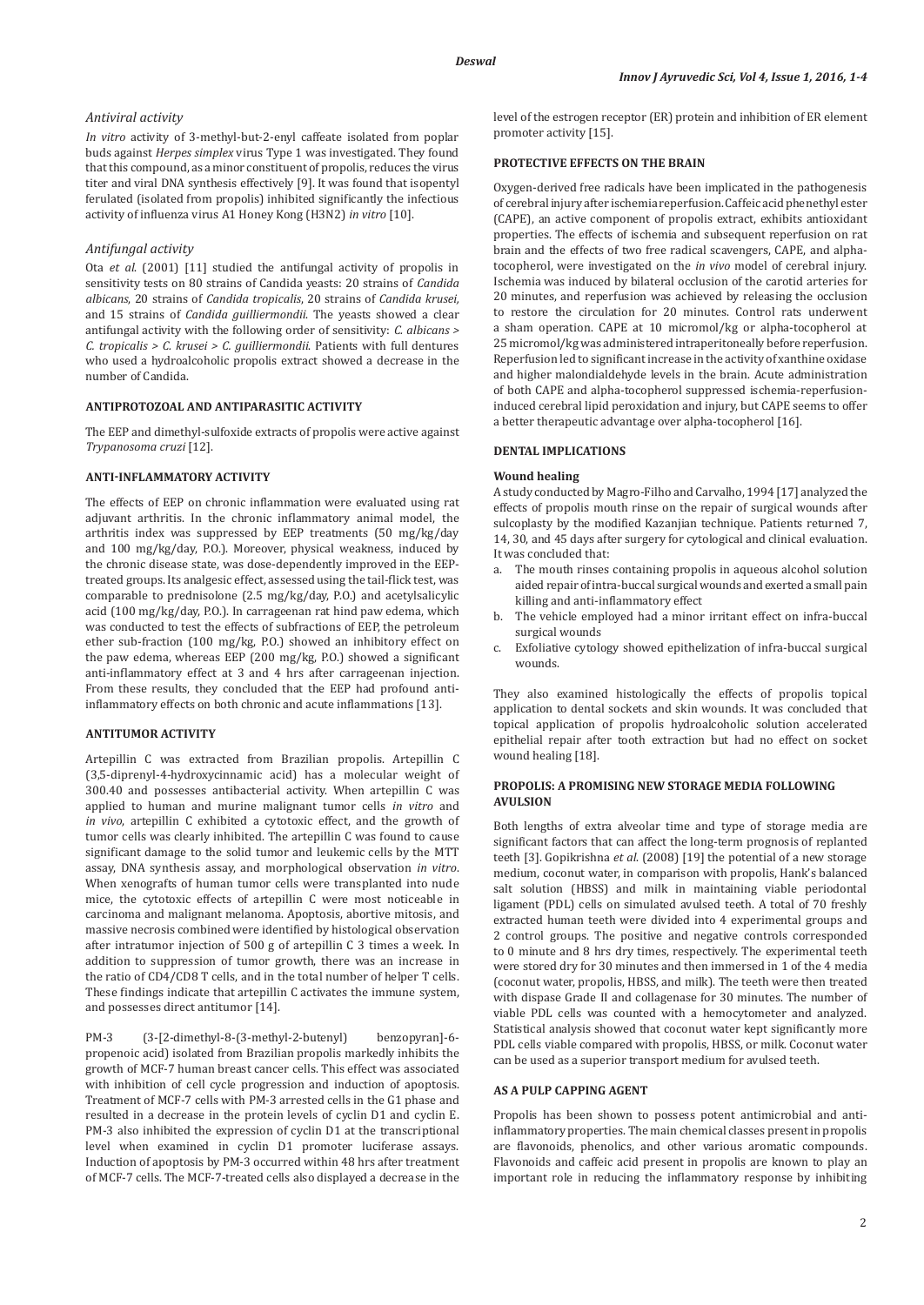lipoxygenase pathway of arachidonic acid. Flavonoids and caffeic acid also aid the immune system by promoting phagocytic activities and stimulates cellular immunity. Propolis also helps in hard tissue bridge formation; this has been attributed to the property of propolis, which has been shown to stimulate various enzyme systems, cell metabolism, circulation, and collagen formation. These effects have been shown to be the result of the presence of arginine, Vitamin C, Provitamin A-, B-complex, and trace minerals such as copper, iron, zinc, as well as bioflavonoids. All these factors of propolis help in good wound healing. In addition to wound healing ability, propolis is a good antimicrobial agent. It prevents bacterial cell division, breaks down bacterial cell wall and cytoplasm [3].

## **AS AN INTRACANAL IRRIGANT**

Al-Qathami and Al-Madi (2003) [20] compared the antimicrobial efficacy of propolis, sodium hypochlorite, and saline as intracanal irrigants. Microbiological samples were taken from the teeth immediately after accessing the canal and after instrumentation and irrigation. The results of this study indicated that the propolis has antimicrobial activity equal to that of sodium hypochlorite.

## **AS A MOUTH RINSE**

Ozan *et al.* (2007) [21] performed a study to compare the effects of four different mouth rinse containing propolis solutions and mouth rinse containing 0.2% chlorhexidine (CHX) on oral microorganisms and human gingival fibroblasts. Mouth rinse containing propolis was prepared at four different concentrations as 10, 5, 2.5, and 1%. Besides, CHX was used as control group. The antibacterial effects of five solutions on oral microorganisms were tested, and their cytotoxic effects on human gingival fibroblasts were evaluated by agar diffusion test. At this concentrations effectiveness of mouth rinse containing propolis samples on oral microorganisms were not found as effective as CHX. On the contrary, samples found less cytotoxic on human gingival fibroblasts than CHX.

## **AS A CARIOSTATIC AGENT**

Hayacibara *et al*. (2005) [22] evaluated the influence of propolis on mutans streptococci viability, glycosyltrans-ferases (GTFs) activity, and caries development in rats. The data suggested that propolis is a potentially novel anticaries agent.

## **IN DENTINAL HYPERSENSITIVITY**

The clinical trial of propolis on female subjects for 4 weeks was conducted. 26 female subjects with age range 16-40 years (mean 28 years) were included in the study. Propolis was applied twice daily on teeth with hypersensitivity. The hypersensitivity was assessed on a visual scale 0-10 and by slight, moderate, and severe classification at baseline, after 1 and 4 weeks. About 70% of the subjects had severe hypersensitivity at the baseline. At first recall, 50% reported moderate hypersensitivity, 50% reported slight hypersensitivity at second recall, and 30% had no hypersensitivity while only 19% had moderate hypersensitivity. It was concluded that propolis had a positive effect in the control of dentinal hypersensitivity. In another *in vitro* study using scanning electron microscopic, it was found that propolis occluded the dentinal tubules in both 60 and 120 s application on human dentin [23].

## **IN TREATMENT OF PERIODONTITIS**

Toker *et al*. (2008) [24] analyzed the morphometric and histopathologic changes associated with experimental periodontitis in rats in response to the systemic administration of propolis. Changes in alveolar bone levels were clinically measured, and tissues were histopathologically examined to assess the differences among the study groups. Propolis significantly reduced the periodontitis-related bone loss, the findings of this study provided morphologic and histologic evidence that propolis, when administered systemically, prevented alveolar bone loss in the rat model.

### **IN TREATMENT OF DENTURE STOMATITIS**

Denture stomatitis presents as a chronic disease in denture-bearing patients, especially under maxillary prosthesis. Despite the existence of a great number of antifungal agents, treatment failure is observed frequently. Propolis, a natural bee product, possesses well - documented antifungal and anti-inflammatory activities [3]. Santos *et al.* (2008) [25] evaluated the clinical efficacy of a new Brazilian propolis gel formulation in patients diagnosed with denture stomatitis. 30 complete - denture wearers with denture stomatitis were enrolled in this pilot study. At baseline, clinical evaluation was performed by a single clinician and instructions for denture hygiene were provided. 15 patients received Daktarin (Miconazole gel) and 15 received Brazilian propolis gel. All patients were recommended to apply the product four times a day during 1 week. Clinical evaluation was repeated by the same clinician after treatment. All patients treated with Brazilian propolis gel and Daktarin had complete clinical remission of palatal edema and erythema. They concluded this new Brazilian propolis gel formulation had efficacy comparable to Daktarin and could be an alternative topical choice for the treatment of denture stomatitis.

## **AS AN INTRAǧCANAL MEDICAMENT**

Awawdeh *et al*. (2009) [26] evaluated the effectiveness of propolis and calcium hydroxide as a short-term intracanal medicament against *Enterococcus faecalis*. They concluded that propolis is very effective as an intracanal medicament in rapidly eliminating *E. faecalis ex vivo*.

## **EFFECT OF PROPOLIS ON RECURRENT APHTHOUS STOMATITIS ȍRASȎ**

RAS is a common, painful, and ulcerative disorder of the oral cavity of unknown etiology. No cure exists and medications aim to reduce pain associated with ulcers through topical applications or reduce outbreak frequency with systemic medications, many having serious side effects [3]. Samet *et al*. (2007) [27] evaluated the potential of a product to reduce the number of outbreaks of RAS ulcers. Propolis is a bee product used in some cultures as a treatment for mouth ulcers. In this randomized, double-blind, placebo-controlled study, patients were assigned to take 500 mg of propolis or a placebo capsule daily. Subjects reported a baseline ulcer frequency and were contacted biweekly to record recurrences. Data were analyzed to determine if subjects had a decrease of 50% in outbreak frequency. The data indicated a statistically significant reduction of outbreaks in the propolis group. Patients in the propolis group also self-reported a significant improvement in their quality of life. This study has shown propolis to be effective in decreasing the number of recurrences and improve the quality of life in patients who suffer from RAS.

## **CONCLUSION**

Propolis is one of the few natural remedies that has maintained its popularity over a long period of time. The pharmacologically active molecules are flavonoids, phenolic acids, and their esters. These components have multiple effects on bacteria, fungi, and viruses. In addition, propolis and its components have anti-inflammatory, immunomodulatory activities, and antitumor activity. Now-a-days, propolis can also be used to treat canker sores. Its use in canal debridement for endodontic procedures has been explored. Because of its strong, antiinfective activity, propolis has often been called a "natural antibiotic." Many studies show its strong inhibitory effect on a wide variety of pathogenic organisms. Propolis extract possesses antiplaque activity and improves gingival health. The extract might be used as an alternative measure to prevent periodontal and gingival problems.

### **REFERENCES**

- Rathod S, Brahmankar R, Kolte A. Propolis A natural remedy. Indian J Dent Res Rev 2012;1:50-2.
- 2. Dodwad V, Kukreja BJ. Propolis mouthwash: A new beginning. J Indian Soc Periodontol 2011;15(2):121-5.
- 3. Parolia A, Thomas MS, Kundabala M, Mohan M. Propolis and its